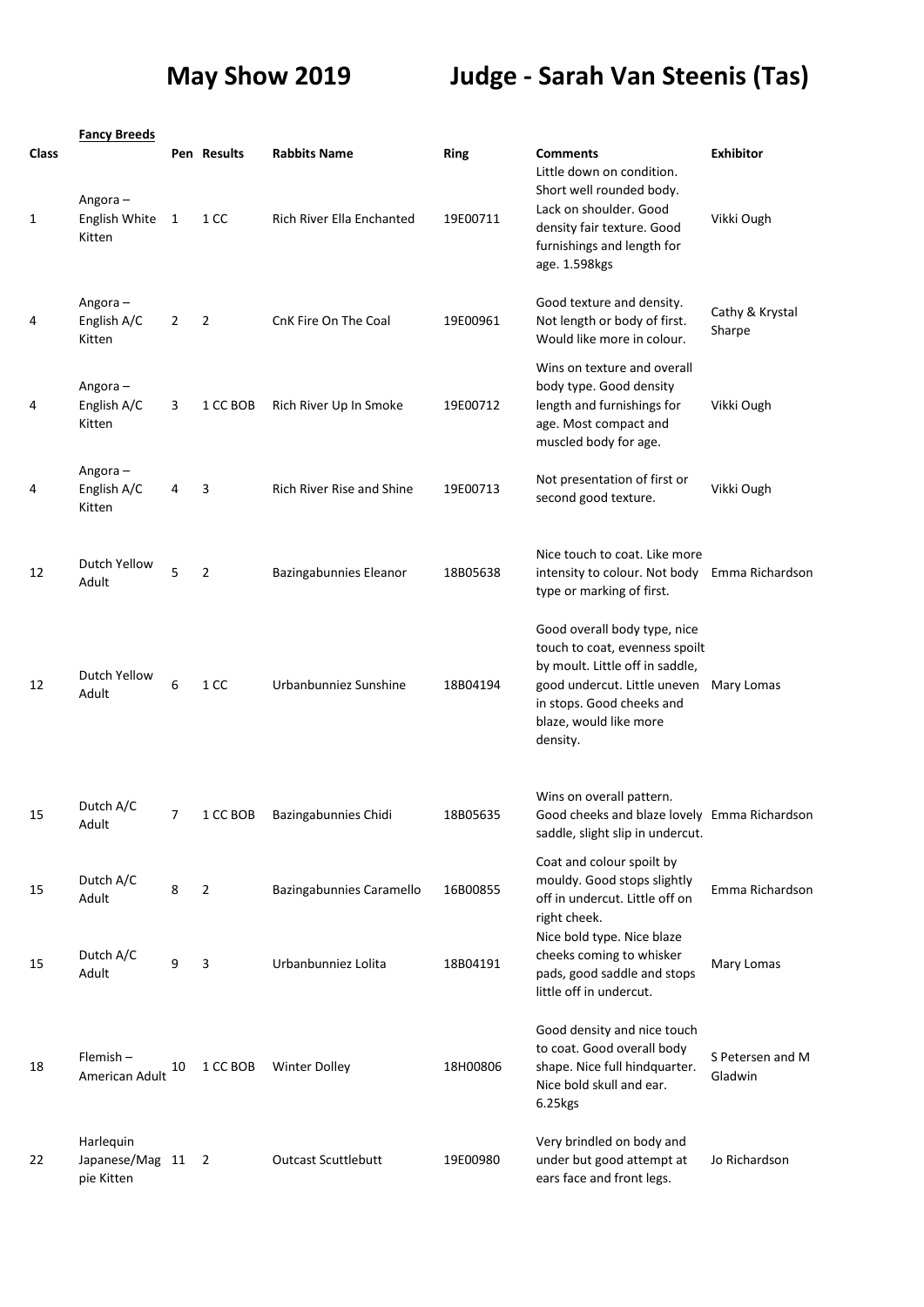| 24 | Harlequin<br>Japanese/Mag 12<br>pie Adult |    | 1 CC BOB       | <b>Outcast Peoples Choice</b>               | 18E01231 | Nice density and touch to<br>coat. Fair attempt at pattern<br>good split face. Wins on body<br>type and coat. 2.654kg                                                                                                                  | Jo Richardson                        |
|----|-------------------------------------------|----|----------------|---------------------------------------------|----------|----------------------------------------------------------------------------------------------------------------------------------------------------------------------------------------------------------------------------------------|--------------------------------------|
| 25 | Jersey Wooly<br><b>REW Kitten</b>         | 13 | $\mathbf{1}$   | Danielview Alaska                           | 19B01008 | Promising texture and density<br>for baby excels guard. Well<br>muscled body, but a little<br>long. Good substance and<br>coverage to ears.                                                                                            | Janine Daniel                        |
| 27 | Jersey Wooly<br><b>REW Adult</b>          | 14 | 4              | <b>BUNNYSONTHEHILL SUMMA</b><br><b>MIST</b> | 18B01249 | Lacks evenness on sides. Mats S.Kendle &<br>in pits.                                                                                                                                                                                   | M.McKechnie                          |
| 27 | Jersey Wooly<br><b>REW Adult</b>          | 15 | 3              | CLOVERFIELD SWEET DESIRE 16B00738           |          | Lacks density and texture of<br>the top 2.                                                                                                                                                                                             | S.Kendle &<br>M.McKechnie            |
| 27 | Jersey Wooly<br><b>REW Adult</b>          | 16 | $\overline{2}$ | Danielview Wombat                           | 17B05912 | Good density and texture.<br>Good substance and coverage<br>to ears. Nice short well<br>rounded body.                                                                                                                                  | Janine Daniel                        |
| 27 | Jersey Wooly<br><b>REW Adult</b>          | 17 | 1 CC BOB       | Danielview Organic                          | 17B05908 | Lovely short well muscled<br>body, excels shoulder. Lovely<br>texture density and length to<br>coat. Good substance and<br>furring to ear slight bow.<br>Would like a little more size.<br>1.152kgs                                    | Janine Daniel                        |
| 31 | Jersey Wooly<br><b>Shaded Kitten</b>      | 18 | 1              | Danielview Coaster                          | 19B01007 | Soft in texture, lacks a little<br>shoulder. Nice skull eye and<br>ear for kitten.                                                                                                                                                     | Janine Daniel                        |
| 32 | Jersey Wooly<br><b>Shaded Junior</b>      | 19 | 1              | Danielview Angel                            | 19B01009 | Mats in pits. Nice texture<br>promising guard hair. Lacks a<br>little shoulder. Good shape<br>and substance to ear, well<br>furred.                                                                                                    | Janine Daniel                        |
| 33 | Jersey Wooly<br><b>Shaded Adult</b>       | 20 | <b>SCR</b>     | Taylor Made Strewth                         | 18B04222 |                                                                                                                                                                                                                                        | Chrissy Taylor                       |
| 33 | Jersey Wooly<br><b>Shaded Adult</b>       | 21 | 4              | Taylor Made She'll be right                 | 18B01376 | Good texture and density,<br>little long in body. Not the<br>skull of the rest of the class.                                                                                                                                           | Chrissy Taylor                       |
| 33 | Jersey Wooly<br><b>Shaded Adult</b>       | 22 | 3              | Danielview Lightning                        | 18B01382 | Not the body of 2nd                                                                                                                                                                                                                    | Janine Daniel                        |
| 33 | Jersey Wooly<br><b>Shaded Adult</b>       | 23 | $\overline{2}$ | Danielview Bomber                           | 18B01379 | Watch lip. Good texture and<br>density. Lovely head ear and<br>eye.                                                                                                                                                                    | Janine Daniel                        |
| 33 | Jersey Wooly<br><b>Shaded Adult</b>       | 24 | 1 CC           | Danielview Reg                              | 18B01380 | Lovely open shaped ear. Little<br>patchy in colour, would like<br>little more shoulder. Nice<br>body well rounded full rump,<br>good width and depth to<br>chest. Good density and<br>touch to coat. Would like<br>more size. 1.162kgs | Janine Daniel                        |
| 45 | Jersey Wooly<br>A/C Adult                 | 25 | <b>SCR</b>     | BUNNYSONTHEHILL MR JINX 17B05444            |          |                                                                                                                                                                                                                                        | <b>MISS JESSICA</b><br><b>KENDLE</b> |
| 45 | Jersey Wooly<br>A/C Adult                 | 26 | <b>SCR</b>     | BubsKingdom Zorro                           | 17B00687 |                                                                                                                                                                                                                                        | David & Mardi<br>Wescombe            |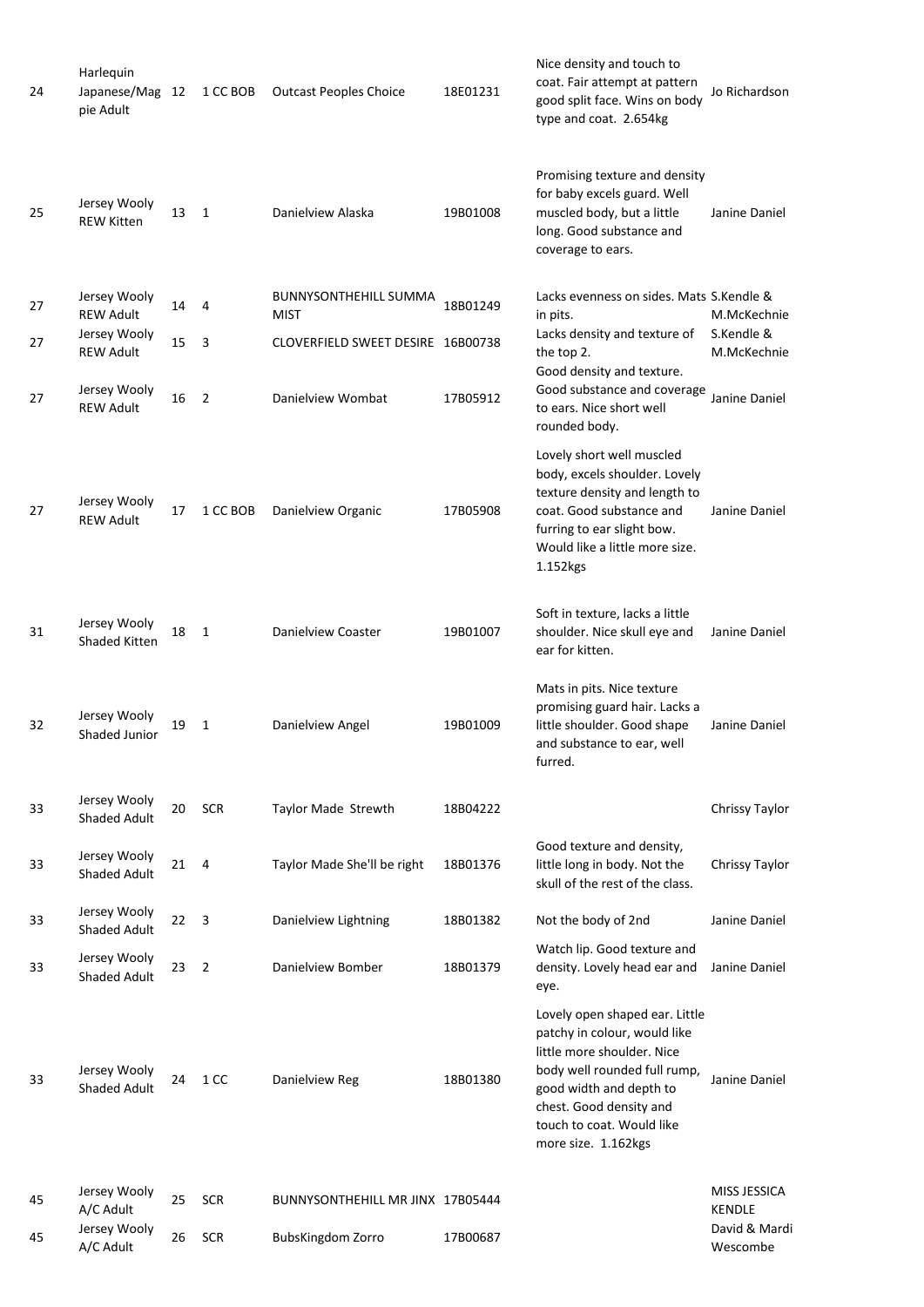| 45 | Jersey Wooly<br>A/C Adult           | 27 | 1 CC                    | <b>BUNNYSONTHEHILL</b><br><b>JETT</b> | 18B01248 | Nice short well rounded body.<br>Good density little off in<br>texture. Needs more size.<br>1.142kg                                                                                                                                                       | S.Kendle &<br>M.McKechnie |
|----|-------------------------------------|----|-------------------------|---------------------------------------|----------|-----------------------------------------------------------------------------------------------------------------------------------------------------------------------------------------------------------------------------------------------------------|---------------------------|
| 48 | Netherland<br>Dwarf REW<br>Adult    | 28 | 1 CC                    | Georgette Tait                        | 16X02403 | Good density and touch to<br>coat, lovely bold eye. Would<br>like more substance to skull.<br>Good substance to ear a little<br>bowed. 1.134 kgs                                                                                                          | Leanne Brown              |
| 57 | Netherland<br>Dwarf Shaded<br>Adult | 29 | 1 CC                    | Candylane Viserion                    | 18X03289 | Colour affected by moult.<br>Nice texture would like more<br>density. Nice width and depth<br>to chest, well muscled<br>through shoulder and hip.<br>Little long through mid<br>section. Good length and<br>shape to ear. Lacks skull for<br>buck. 962gms | Leanne Brown              |
| 58 | Netherland<br>Dwarf Tan<br>Kitten   | 30 | $\overline{2}$          | Emmerson It's a Kind of<br>Magic      | 19X01095 | Not density of 31. Longer<br>in body. Not chest and<br>front limbs but well<br>muscled body for baby.                                                                                                                                                     | Leanne Brown              |
| 58 | Netherland<br>Dwarf Tan<br>Kitten   | 31 | $\overline{1}$          | <b>BUNNYSONTHEHILL ROGER</b>          | 19X00945 | Win on overall body type.<br>Lovely short well rounded<br>body, good width and depth<br>through chest. Solid front end S.Kendle &<br>promising skull and ear.<br>Density and texture to<br>develop, excel tanning. 618<br>gms                             | M.McKechnie               |
| 60 | Netherland<br>Dwarf Tan<br>Adult    | 32 | $\overline{2}$          | <b>Emmerson Phoenix</b>               | 17X00900 | Not substance of ear to<br>winner. Little longer body<br>type, well muscled.                                                                                                                                                                              | Leanne Brown              |
| 60 | Netherland<br>Dwarf Tan<br>Adult    | 33 | 1 CC BOB                | BUNNYSONTHEHILL WHISPA 18X01290       |          | Lovely shape length and<br>substance to ear. Good bold<br>eye, good width and depth<br>through chest. Good<br>substance through body,<br>short well rounded. 946gms                                                                                       | S.Kendle &<br>M.McKechnie |
| 60 | Netherland<br>Dwarf Tan<br>Adult    | 34 | - 4                     | BubsKingdom Zac                       | 18X02184 |                                                                                                                                                                                                                                                           | Zoie Wescombe             |
| 60 | Netherland<br>Dwarf Tan<br>Adult    | 35 | $\overline{\mathbf{3}}$ | <b>BubsKingdom Eredin</b>             | 17X00897 | Good substance to ear, nice<br>bold eye. Excel tanning but a<br>little long through body.                                                                                                                                                                 | Paige Wescombe            |
| 63 | Netherland<br>Dwarf Agouti<br>Adult | 36 | 1 CC                    | <b>Emmerson Winchester</b>            | 18X01277 | Good texture and density to<br>coat, good banding. Nice<br>length and shape to ears,<br>would like a little more<br>substance. 940gms                                                                                                                     | Leanne Brown              |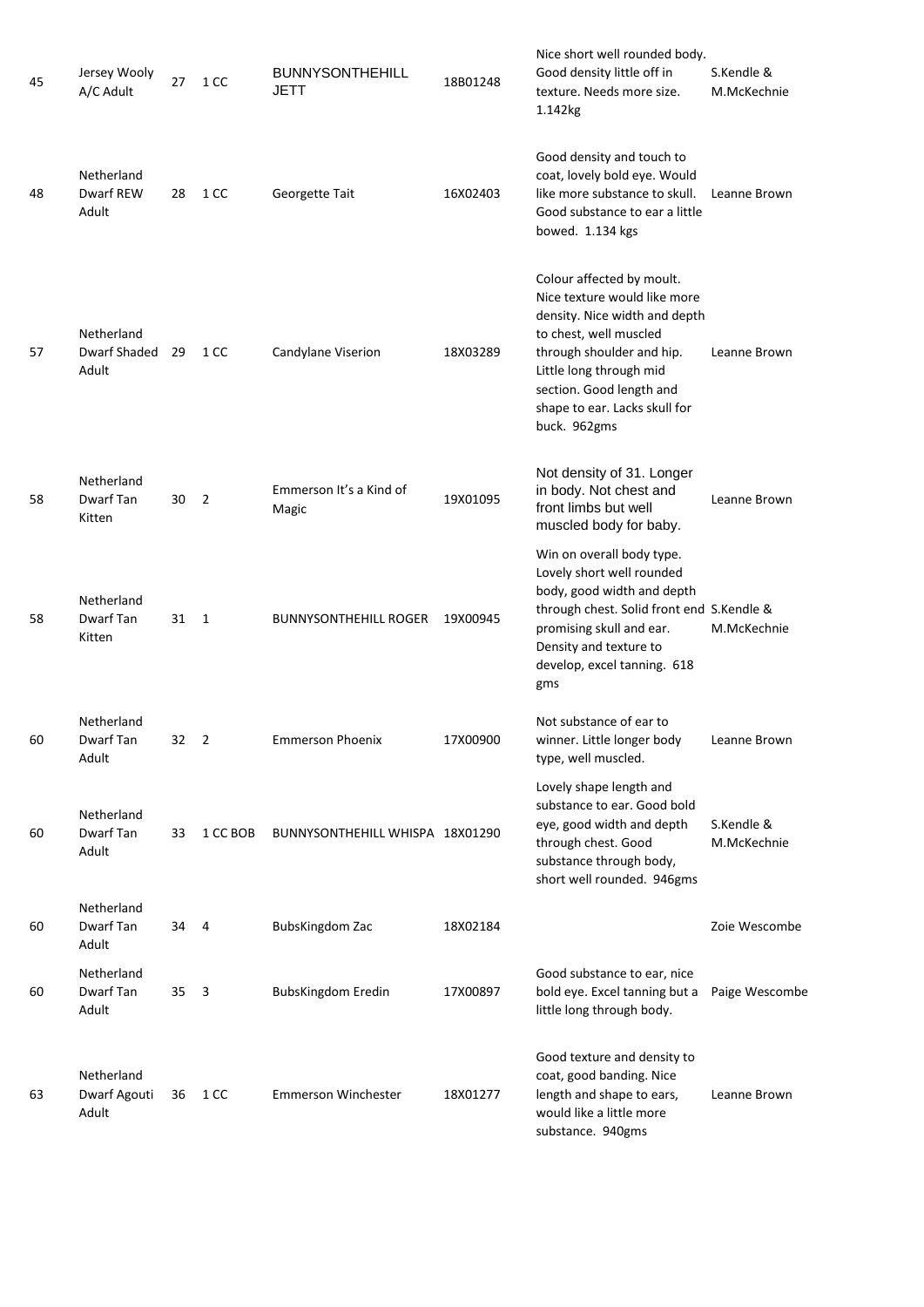| 63 | Netherland<br>Dwarf Agouti<br>Adult | 37 | $\overline{2}$ | <b>BUNNYSONTHEHILL</b><br><b>MINESOTA</b>    | 17X01    | Good texture and density well<br>banded, lacks belly colour.<br>Good width through out, little S.Kendle &<br>long through mid section.<br>Good length and shape to<br>ears but lacks substance. | M.McKechnie                    |
|----|-------------------------------------|----|----------------|----------------------------------------------|----------|-------------------------------------------------------------------------------------------------------------------------------------------------------------------------------------------------|--------------------------------|
| 63 | Netherland<br>Dwarf Agouti<br>Adult | 38 | 4              | BUNNYSONTHEHILL DENVER 18X01291              |          |                                                                                                                                                                                                 | S.Kendle &<br>M.McKechnie      |
| 63 | Netherland<br>Dwarf Agouti<br>Adult | 39 | 3              | Winter Evan                                  | 18X02202 | Better substance to ears but<br>not the type of winner.                                                                                                                                         | S Petersen and M<br>Gladwin    |
| 66 | Netherland<br>Dwarf AOC<br>Adult    | 40 | 1              | <b>BUNNYSONTHEHILL</b><br><b>FIRECRACKER</b> | 16X03466 | Very long through body, lacks<br>width through chest. Good<br>colour. 1.102kgs                                                                                                                  | S.Kendle &<br>M.McKechnie      |
| 68 | Polish REW<br>Junior                | 41 | $\mathbf{1}$   | Ultimo Anakin                                | 19A00193 | Good skull ear and eye. Too<br>long in coat, lacks texture.<br>Good arch nice line lacks tuck.                                                                                                  | Shane & Faith<br><b>Harris</b> |
| 69 | Polish REW<br>Adult                 | 42 | $\overline{2}$ | <b>Ultimo Hunter</b>                         | 18A00208 | Second on coat, not finish of<br>first. Nice fine front end, good Shane & Faith<br>line head ear and eye. Lacks<br>muscle over rump.                                                            | Harris                         |
| 69 | Polish REW<br>Adult                 | 43 | 3              | Ultimo Rose                                  | 18A00218 | Incorrect coat.                                                                                                                                                                                 | Shane & Faith<br>Harris        |
| 69 | Polish REW<br>Adult                 | 44 | 1 CC           | Ultimo Jedidah                               | 18A00204 | Best coat of class. Good<br>texture and density, little<br>long. Lovely head ear and<br>eye. Good chest and good top<br>line. 1.08kgs                                                           | Shane & Faith<br>Harris        |
| 75 | Polish Self<br>Adult                | 45 | 1 CC           | <b>Ultimo Caesar</b>                         | 16A00116 | Little soft in texture, good<br>density and movement. Excel<br>head ear and eye. Good front<br>end and top line. Spoilt by<br>white hairs. 904gms                                               | Shane & Faith<br><b>Harris</b> |
| 80 | Polish Tan<br>Junior                | 46 | 1 CC BOB       | <b>Ultimo Poppy</b>                          | 19A00194 | Little soft in texture, good<br>movement and density. Coat<br>needs to finish on sides and<br>chest. Lovely chest and top<br>line. Good tanning for dilute.<br>848gms                           | Shane & Faith<br><b>Harris</b> |
| 81 | Polish Tan<br>Adult                 | 47 | DQ             | Ultimo Brian                                 | 17A00984 | Would have been BOB<br>illegible leg ring.                                                                                                                                                      | Shane & Faith<br><b>Harris</b> |
| 81 | Polish Tan<br>Adult                 | 48 | 1              | Ultimo Derek                                 | 17A00961 |                                                                                                                                                                                                 | Shane & Faith<br>Harris        |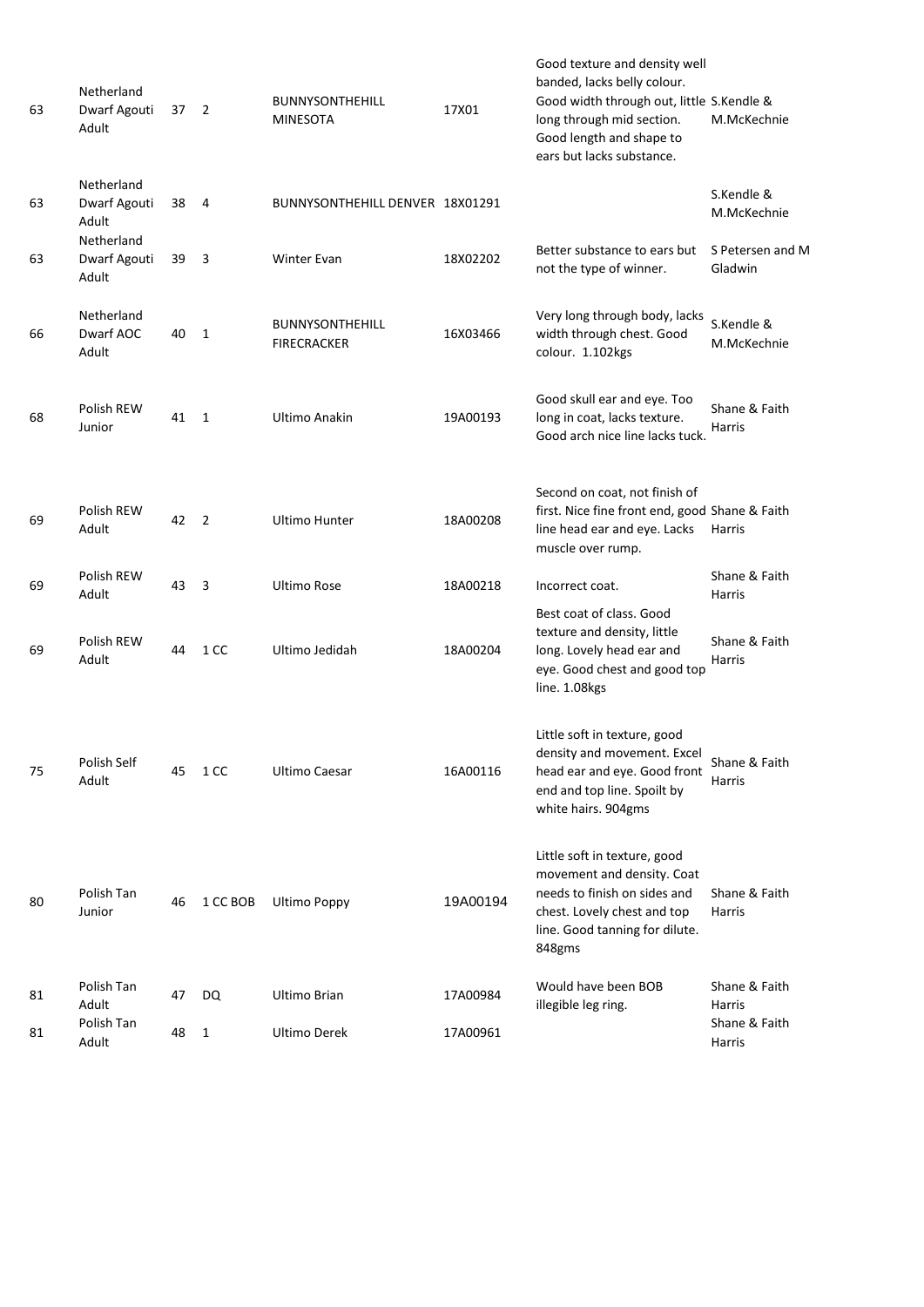| 92           | Tan Junior                    | 49 | 1 CC BOB     | <b>Outcast Fairy Tale</b>   | 18B03921    | Wins on overall<br>demarcation. Little long in<br>coat. Texture and sheen<br>promising when new coat.<br>Good triangle and face<br>markings. Line little off on<br>right side. Good depth of<br>chocolate. More intensity<br>of tan. 1.266kgs | Jo Richardson                        |
|--------------|-------------------------------|----|--------------|-----------------------------|-------------|-----------------------------------------------------------------------------------------------------------------------------------------------------------------------------------------------------------------------------------------------|--------------------------------------|
| 93           | Tan Adult                     | 50 | 1            | <b>Outcast Tiny Tim</b>     | 18B01391    | Moult spoils colour and coat,<br>chest has lost its edges. Fair<br>triangle.                                                                                                                                                                  | Jo Richardson                        |
| 96           | Thrianta Adult 51             |    | 1 CC BOB     | PRIMEKA ERIC                | 16D01489    | Fair top colour but clean.<br>Good texture lacks density.<br>Pale under, would like more<br>skull and ear. 2.238kgs                                                                                                                           | S.Kendle &<br>M.McKechnie            |
| <b>Class</b> | <b>Lop Breeds</b>             |    | Pen Results  | <b>Rabbits Name</b>         | <b>Ring</b> | <b>Comments</b>                                                                                                                                                                                                                               | <b>Exhibitor</b>                     |
| 150          | Dwarf Lop<br><b>REW Adult</b> | 52 | 1 CC         | Danielview Kelvin           | 18C00727    | Moult spoils coat today. Well<br>presented lacks a little<br>shoulder. Well rounded hind<br>good skull and ear carriage.<br>Lacks depth and width<br>through chest. 2.310kgs                                                                  | Janine Daniel                        |
| 153          | Dwarf Lop Self<br>Adult       | 53 | <b>SCR</b>   | Infinity Blue Clouds        | 17C01780    |                                                                                                                                                                                                                                               | Julia Khoury                         |
| 153          | Dwarf Lop Self<br>Adult       | 54 | <b>DQ</b>    | BubsKingdom KungFu          | 18C01065    | Just too small. 1.66kgs                                                                                                                                                                                                                       | David & Mardi<br>Wescombe            |
| 158          | Dwarf Lop Tan<br>Junior       | 55 | $\mathbf{1}$ | Infinity Todd               | 19C00517    | Very soft in texture. Nice<br>body short well rounded, lack<br>of condition spoils over all.<br>Rael good crown and ear.<br>Promising skull for youngster.<br>1.368kgs                                                                        | Julia Khoury                         |
| 159          | Dwarf Lop Tan<br>Adult        | 56 | 1 CC         | NIBBLENOSE WARRIOR          | 18C00696    | Good texture to coat, lacks<br>density, cc's win on coat and<br>condition. Well rounded hind<br>1/4. Good width through<br>shoulder, lacks width through<br>chest. Good substance to ear.                                                     | <b>MISS JESSICA</b><br><b>KENDLE</b> |
| 159          | Dwarf Lop Tan<br>Adult        | 57 | <b>DQ</b>    | <b>BubsKingdom Hinto</b>    | 17C00254    | Doesn't make minimum<br>weight. 1.924kg                                                                                                                                                                                                       | David & Mardi<br>Wescombe            |
| 160          | Dwarf Lop<br>Agouti Kitten    | 58 | 1            | <b>BUNNYSONTHEHILL CLEO</b> | 19C00546    | Good texture and density to<br>coat. Good substance and<br>shape to ear. Promising skull<br>and crown for baby. Nice<br>short well rounded body.                                                                                              | MISS JESSICA<br><b>KENDLE</b>        |
| 162          | Dwarf Lop<br>Agouti Adult     | 59 | <b>SCR</b>   | <b>Infinity Connor</b>      | 17C01767    |                                                                                                                                                                                                                                               | Julia Khoury                         |
| 162          | Dwarf Lop<br>Agouti Adult     | 60 | DQ           | PRIMEKA PIPKIN              | 18C20       | Over weight. 2.394kgs                                                                                                                                                                                                                         | MISS JESSICA<br><b>KENDLE</b>        |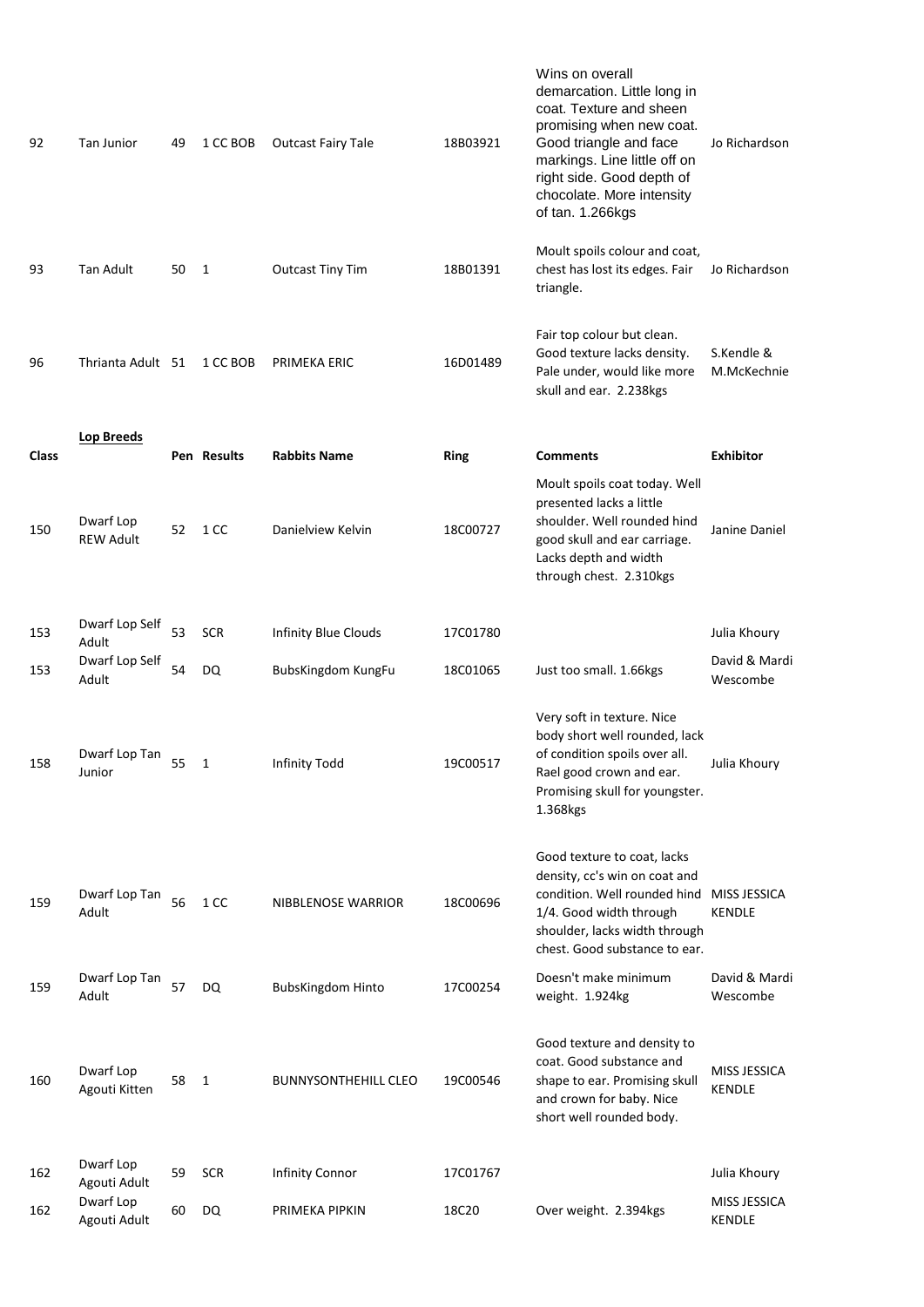| 162 | Dwarf Lop<br>Agouti Adult             | 61 | $\overline{2}$ | Danielview Tyson            | 18C00731 | Not type or coat of winner.<br>Good head ear and crown.                                                                                                                                                                                          | Janine Daniel                 |
|-----|---------------------------------------|----|----------------|-----------------------------|----------|--------------------------------------------------------------------------------------------------------------------------------------------------------------------------------------------------------------------------------------------------|-------------------------------|
| 162 | Dwarf Lop<br>Agouti Adult             | 62 | 1 CC BOB       | Danielview Thorn            | 18C00318 | Good texture and density,<br>would like more Rufus. Good<br>depth to slate, good width<br>and depth through chest.<br>Short solid limbs, well<br>muscled body. 2.046kgs                                                                          | Janine Daniel                 |
| 179 | German Lop<br>Agouti Junior           | 63 | 1 CC BOB       | Gypsy Rose Memphis          | 19L00261 | Excels colour, lovely depth of<br>slate. Lovely texture and<br>density. Good width and<br>depth through chest. Skull<br>needs to develop, well<br>muscled though out. Good<br>shape to ears. Would like<br>more width through crown.<br>2.714kgs | Shane & Faith<br>Harris       |
| 180 | German Lop<br>Agouti Adult            | 64 | $\mathbf{1}$   | Gypsy Rose Alaska           | 18L00421 | Not coat of junior. Wide<br>through pearl, slate lacks<br>depth to skin. Good side<br>profile to head. Cheeks need<br>to develop, more width<br>through crown. Good shape<br>and substance to ears. Little<br>low in shoulder. 3.238kgs          | Shane & Faith<br>Harris       |
| 189 | Miniature Lop<br><b>REW Adult</b>     | 65 | 1 CC           | <b>BUNNYSONTHEHILL LOKI</b> | 18K04133 | Good density to coat but soft<br>in texture, would like more<br>width to skull and crown.<br>Nice shape to ear, short well<br>rounded body. 1.456kgs                                                                                             | MISS JESSICA<br><b>KENDLE</b> |
| 191 | Miniature Lop<br>Self Junior          | 66 | <b>SCR</b>     | Danielview China            | 19K03935 |                                                                                                                                                                                                                                                  | Janine Daniel                 |
| 191 | Miniature Lop<br>Self Junior          | 67 | 1              | Danielview Gail             | 19K00787 | Good width and depth<br>through chest. Nice short well<br>rounded body. Lovely head<br>ear and crown for junior. Soft<br>in coat but good density.<br>1.108kgs                                                                                   | Janine Daniel                 |
| 192 | Miniature Lop<br>Self Adult           | 68 | 1 CC BOB       | NIBBLENOSE PRINCE           | 18K01911 | Good texture but wants more<br>density. Short well rounded<br>body, good width and depth<br>from shoulder through to<br>chest. Would like more width<br>to chest. 1.462kgs                                                                       | MISS JESSICA<br>KENDLE        |
| 192 | Miniature Lop<br>Self Adult           | 69 | <b>SCR</b>     | <b>BubsKingdom Robin</b>    | 15K05460 |                                                                                                                                                                                                                                                  | David & Mardi<br>Wescombe     |
| 192 | Miniature Lop<br>Self Adult           | 70 | $\overline{2}$ | BubsKingdom Joker           | 18K03821 | Out of coat today. Nice short<br>body, good width. Not skull<br>ear or coat of first. 1.116kgs                                                                                                                                                   | David & Mardi<br>Wescombe     |
| 193 | Miniature Lop<br><b>Shaded Kitten</b> | 71 | 1              | <b>RichRiver Thing 1</b>    | 19K00581 | Promising body for baby.<br>Good head ear and crown,<br>good substance throughout.<br>844gms                                                                                                                                                     | Vikki Ough                    |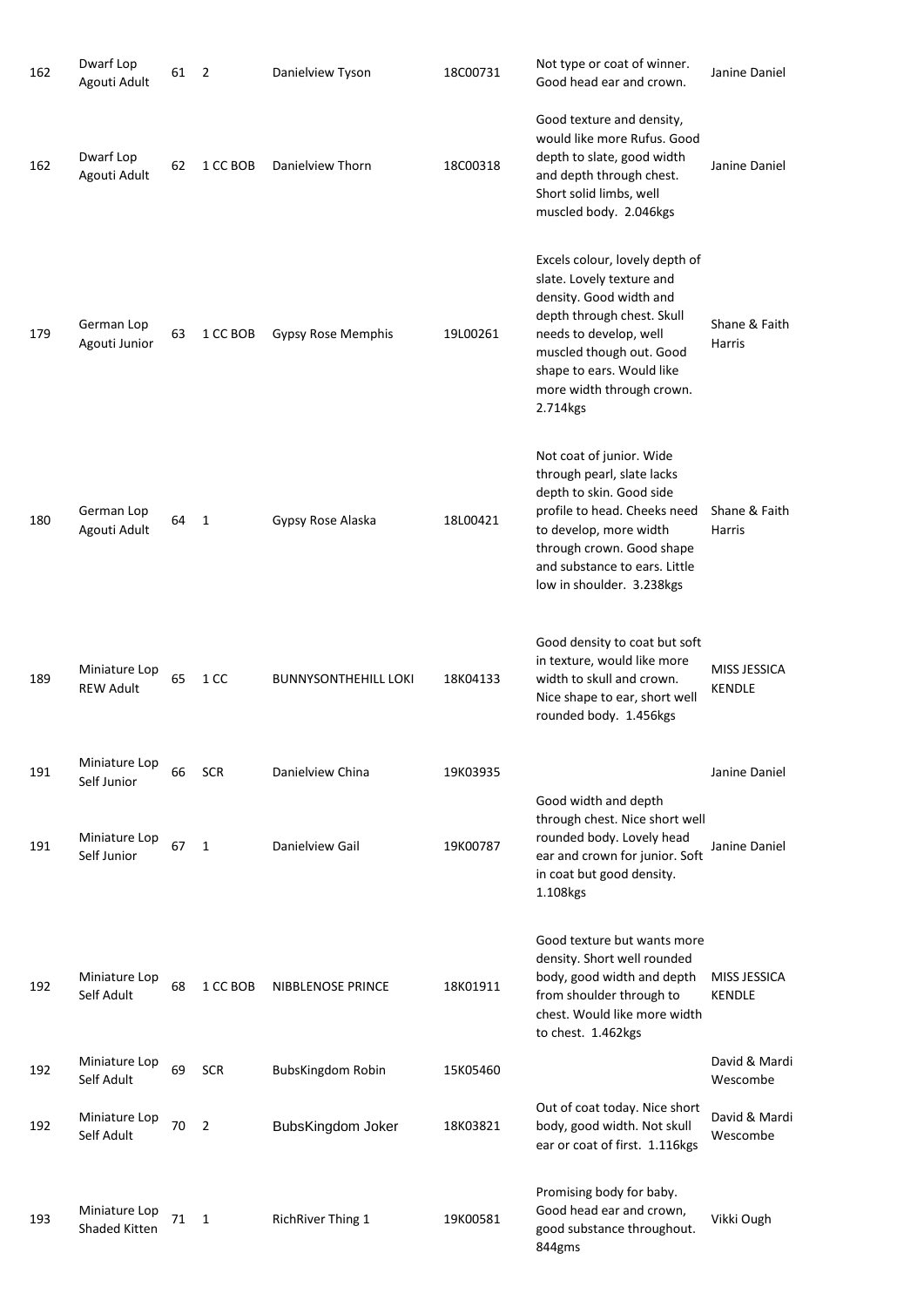| 193                 | Miniature Lop<br>Shaded Kitten        | 72 | $\overline{2}$ | Danielview Winnie                           | 19K00789                | Not body of first. Promising<br>head ear and crown. Not<br>density of first. 788gms                                                                                  | Janine Daniel             |
|---------------------|---------------------------------------|----|----------------|---------------------------------------------|-------------------------|----------------------------------------------------------------------------------------------------------------------------------------------------------------------|---------------------------|
| 194                 | Miniature Lop<br><b>Shaded Junior</b> | 73 | 1              | Danielview Glitter                          | 19K00785                | Soft in texture, moult spoils<br>colour and coat. Good chest<br>nice short round body. Good<br>shape to ears, like more<br>width to crown. 1.156kgs                  | Janine Daniel             |
| 195                 | Miniature Lop<br><b>Shaded Adult</b>  | 74 | 2              | Taylor Made Cracker Jack                    | 18K03000                | Under in condition 1.6kgs                                                                                                                                            | Chrissy Taylor            |
| 195                 | Miniature Lop<br><b>Shaded Adult</b>  | 75 | 1 CC           | Taylor Made No Worries                      | 18K02999                | Soft in texture, fair<br>demarcation. Nice short well<br>rounded body. Like more<br>shoulder. Good chest and<br>front limbs. Nice shape to<br>skull and ear. 1.35kgs | Chrissy Taylor            |
| 195                 | Miniature Lop<br><b>Shaded Adult</b>  | 76 | <b>SCR</b>     | Danielview Robert                           | 18K03969                |                                                                                                                                                                      | Janine Daniel             |
| 197                 | Miniature Lop<br><b>Tan Junior</b>    | 77 | 1 CC           | Danielview Pacific                          | 19K00783                | Promising texture and<br>density, spoilt by moult<br>today. Good head ear and<br>crown. Nice short rounded<br>body. Good shoulder through<br>chest. 1.196kgs         | Janine Daniel             |
| 198                 | Miniature Lop<br><b>Tan Adult</b>     | 78 | 1              | ICanEarYa Hot Fox                           | 17K04162                | Coat and colour spoilt by<br>moult today. Little narrow<br>through crown, touch long<br>through mid section. Good<br>width through shoulder.<br>1.510kgs             | Chrissy Taylor            |
| 198                 | Miniature Lop<br><b>Tan Adult</b>     | 79 | DQ             | WONDERLAND KOBE                             | 17K01784                | Over weight 1.616kgs                                                                                                                                                 | S.Kendle &<br>M.McKechnie |
| 198                 | Miniature Lop<br>Tan Adult            | 80 | <b>SCR</b>     | Danielview Rosie                            | 18K03964                |                                                                                                                                                                      | Janine Daniel             |
| 201                 | Miniature Lop<br>Agouti Adult         | 81 | $\overline{2}$ | <b>BubsKingdom ABCDE</b>                    | 18K01921                | Not coat or colour of 82. lacks<br>presentation under. Long in<br>body, good shape and<br>substance to ear. Like more<br>width to crown. 1.492kgs                    | David & Mardi<br>Wescombe |
| 201                 | Miniature Lop<br>Agouti Adult         | 82 | 1 CC           | <b>BubsKingdom Slayer</b>                   | 18K04116                | Good texture and density<br>through coat. Short and well<br>rounded, like more width<br>through chest crown and<br>skull. 1.022 kgs                                  | David & Mardi<br>Wescombe |
|                     | <b>Fur Breeds</b>                     |    | Pen Results    |                                             |                         | <b>Comments</b>                                                                                                                                                      | <b>Exhibitor</b>          |
| <b>Class</b><br>237 | Satin Ivory                           | 83 | DQ             | <b>Rabbits Name</b><br>CnK Alaskan Blizzard | <b>Ring</b><br>18E01241 | 2.471kgs                                                                                                                                                             | Karen Messenger           |
|                     | Adult                                 |    |                |                                             |                         |                                                                                                                                                                      |                           |
| 249                 | Satin Agouti<br>Adult                 | 84 | DQ             | CnK Oceans 11                               | 18E03585                | 2.310kgs                                                                                                                                                             | Cathy & Krystal<br>Sharpe |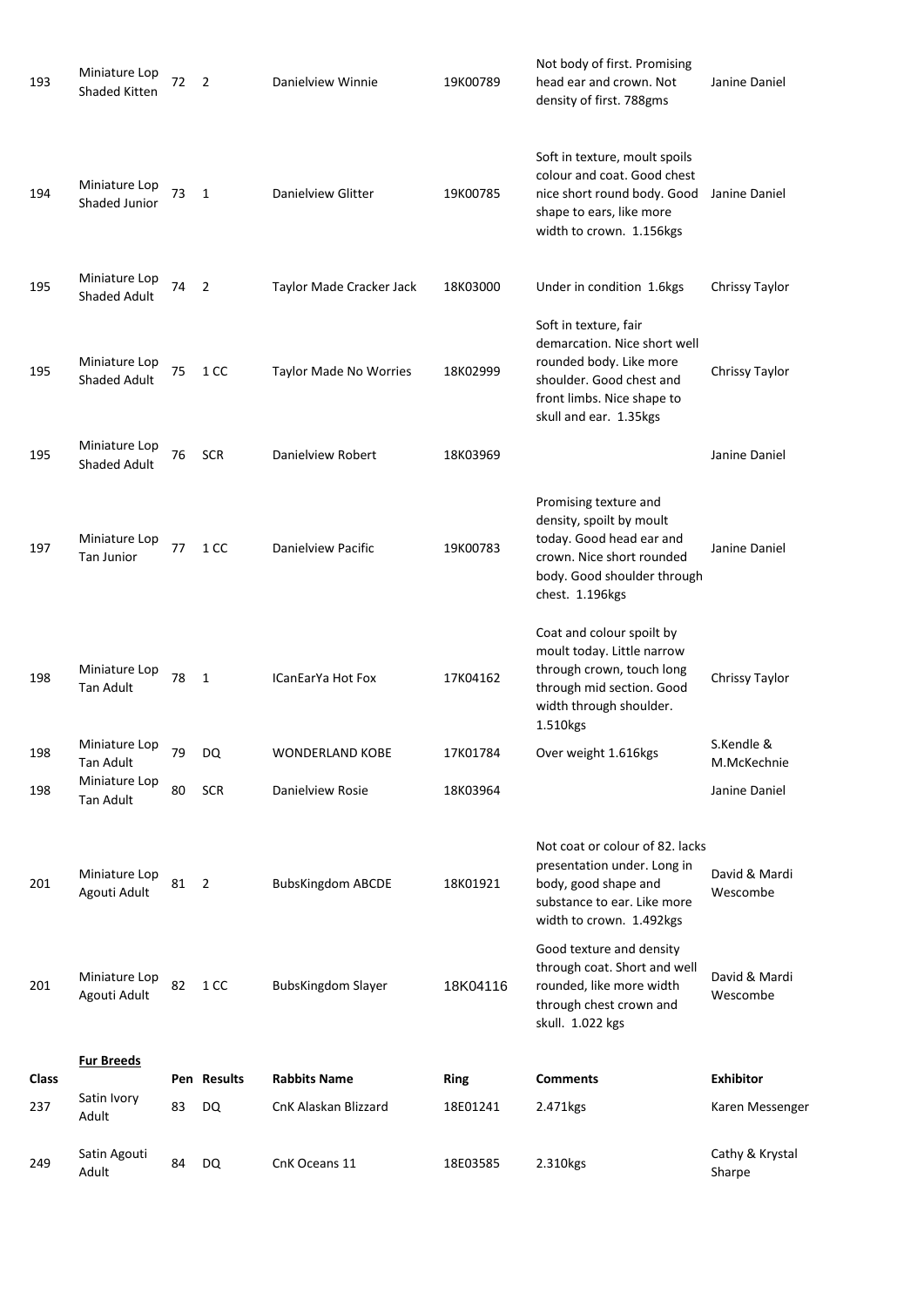| 249   | Satin Agouti<br>Adult               | 85 | 1 BOB          | CnK Tinkerbell                        | 18E01240    | Very very short in coat. Good<br>texture and density. Well<br>satinized, good depth to slate<br>but lacks lightness to rufus.<br>Fair type 3.176khs | Cathy & Krystal<br>Sharpe     |
|-------|-------------------------------------|----|----------------|---------------------------------------|-------------|-----------------------------------------------------------------------------------------------------------------------------------------------------|-------------------------------|
| 263   | Smoke Pearl<br>Junior               | 86 | 3              | Gypsy Rose Prada                      | 19D00664    |                                                                                                                                                     | Shane & Faith<br>Harris       |
| 263   | Smoke Pearl<br>Junior               | 87 | 2              | Gypsy Rose Gucci                      | 19D00662    | Not type of 1st, excels colour.<br>Good density and texture.<br>Broken coat at rump.                                                                | Shane & Faith<br>Harris       |
| 263   | Smoke Pearl<br>Junior               | 88 |                | Gypsy Rose Calvin                     | 19D00660    |                                                                                                                                                     | Shane & Faith<br>Harris       |
| 263   | Smoke Pearl<br>Junior               | 89 |                | Gypsy Rose Versace                    | 19D00659    |                                                                                                                                                     | Shane & Faith<br>Harris       |
| 263   | Smoke Pearl<br>Junior               | 90 | 1 CC BOB       | Gypsy Rose Tommy                      | 19D00657    | Super type, excels colour.<br>Good density and texture for<br>age. 1.808kgs                                                                         | Shane & Faith<br>Harris       |
| 264   | Smoke Pearl<br>Adult                | 91 | $\overline{2}$ | Elemental Larimar                     | 18D02189    | Light in colour, lacks a little<br>density.                                                                                                         | S Petersen and M<br>Gladwin   |
| 264   | Smoke Pearl<br>Adult                | 92 | 1              | <b>Winter Harlow</b>                  | 18D02174    | Light in colour, good density<br>fair texture.                                                                                                      | S Petersen and M<br>Gladwin   |
| 288   | AOV Fur Adult 93                    |    | 3              | Urbanbunniez Destiny's Child 18D02201 |             |                                                                                                                                                     | Mary Lomas                    |
| 288   | AOV Fur Adult 94                    |    | 2              | URBANBUNNIEZ BEAU                     | 17D02438    | Fair texture and density.<br>Greyed through muzzle, but<br>good chest. Good face<br>markings fair triangle. Moult<br>spoils evenness of ticking.    | MISS JESSICA<br><b>KENDLE</b> |
| 288   | AOV Fur Adult 95                    |    | 1 CC BOB       | Danielview Venus                      | 18D00874    | Good texture lacks little<br>density especially through<br>saddle, like more muscle over<br>hindquarter. 2.234kgs                                   | Janine Daniel                 |
| 288   | AOV Fur Adult 96                    |    | 4              | Danielview Mars                       | 17D00661    |                                                                                                                                                     | Janine Daniel                 |
| Class | <b>Rex Breeds</b>                   |    | Pen Results    | <b>Rabbits Name</b>                   | <b>Ring</b> | <b>Comments</b>                                                                                                                                     | <b>Exhibitor</b>              |
| 294   | <b>Standard Rex</b><br>Ermine Adult | 97 | 1 CC BOB       | <b>Bunnyrug Snowpea</b>               | 18E03052    | Good texture, like a little<br>more density. Moult spoils<br>coat. Good type. 2.908kgs                                                              | Margaret<br>Middendorp        |
| 294   | <b>Standard Rex</b><br>Ermine Adult | 98 | 2              | <b>Bunnyrug Snowberry</b>             | 18E03054    | Good density fair texture.<br>Broken down centre.                                                                                                   | Margaret<br>Middendorp        |
| 294   | <b>Standard Rex</b><br>Ermine Adult | 99 | 3              | <b>BubsKingdom Gravity</b>            | 17E00544    | Not density of class.                                                                                                                               | Paige Wescombe                |
| 297   | <b>Standard Rex</b><br>Self Adult   |    | 100 1 CC       | <b>BubsKingdom Moonlight</b>          | 18E01163    | Soft in texture lacks density.<br>Little long on belly, evenness  Zoie Wescombe<br>affected by moult on saddle.                                     |                               |
| 300   | <b>Standard Rex</b><br>Shaded Adult |    | 101 1 CC       | BubsKingdom Jupiter                   | 17E00541    | Good texture lacks density,<br>colour patchy on underside.<br>Well typed.                                                                           | Paige Wescombe                |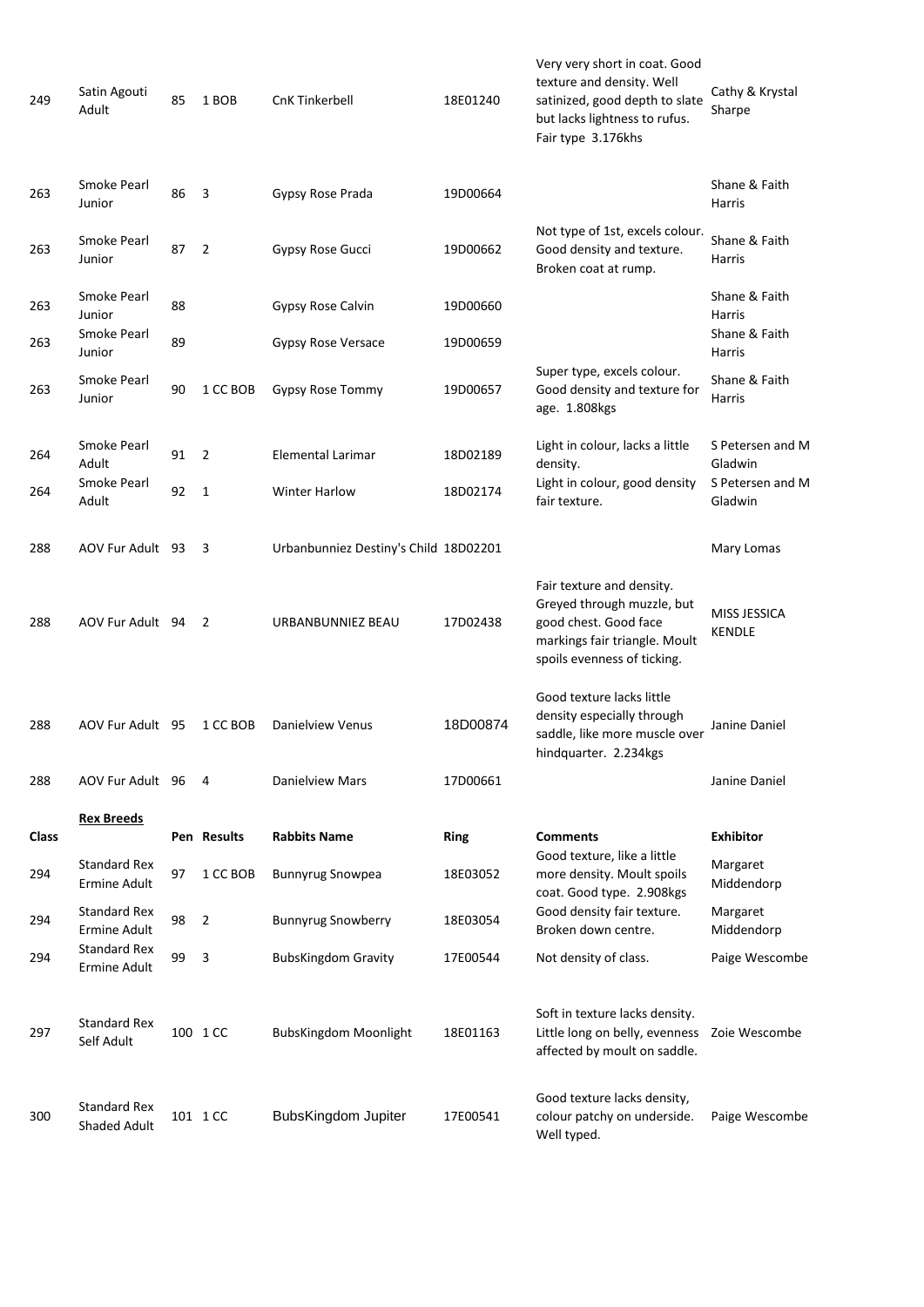| 302 | <b>Standard Rex</b><br><b>Tan Junior</b>    | 102 1  |              | BubsKingdom Monsoon                | 19E00857 | Promising texture and density<br>were through. Uneven on<br>sides, fair tanning but good<br>depth to black. CC's on<br>texture and density.      | Zoie Wescombe             |
|-----|---------------------------------------------|--------|--------------|------------------------------------|----------|--------------------------------------------------------------------------------------------------------------------------------------------------|---------------------------|
| 303 | <b>Standard Rex</b><br>Tan Adult            | 103 DQ |              | <b>Bunnyrug Echo</b>               | 18E03057 | No Tail.                                                                                                                                         | Margaret<br>Middendorp    |
| 303 | <b>Standard Rex</b><br>Tan Adult            | 104 1  |              | <b>BubsKingdom Mongo</b>           | 17E04516 | Lacks texture, guardy touch<br>to coat but good type.                                                                                            | Paige Wescombe            |
| 306 | <b>Standard Rex</b><br>Agouti Adult         |        | 105 1 CC     | <b>BUNNYSONTHEHILL RIPPA</b>       | 17 E 04  | Good texture and density.<br>Open coat through centre.<br>Little dull in rufus but good<br>slate. Good size little long and<br>flat in shoulder. | S.Kendle &<br>M.McKechnie |
| 315 | Miniature Rex<br>Self Adult                 |        | 106 1 CC     | <b>Outcast Black Dog</b>           | 18B01401 | Wins on density and texture.<br>Slight moult affecting colour<br>down sides. Overall nice type.<br>1.966kgs                                      | Jo Richardson             |
| 315 | Miniature Rex<br>Self Adult                 | 107 2  |              | <b>Outcast Mia</b>                 | 18B03914 | Little soft in texture, patchy in<br>colour.                                                                                                     | Mary Lomas                |
| 315 | Miniature Rex<br>Self Adult                 |        | 108 SCR      | Urbanbunniez Cleo                  | 18B04173 |                                                                                                                                                  | Mary Lomas                |
| 318 | <b>Miniature Rex</b><br><b>Shaded Adult</b> |        | 109 1 CC     | Urbanbunniez Owain                 | 18B01241 | Patchy in colour. Overall too<br>light for smoke. Good texture<br>and density, eveness affected<br>by moult. 1.788kgs                            | Mary Lomas                |
| 321 | <b>Miniature Rex</b><br><b>Tan Adult</b>    | 110 2  |              | Outcast Rain on the<br>Scarecrow   | 17B02294 | Good colour and type but can<br>feel guardhairs.                                                                                                 | Jo Richardson             |
| 321 | Miniature Rex<br>Tan Adult                  |        | 111 1 CC     | Urbanbunniez Seville               | 18B04202 | Wins on texture, brown over<br>tone spoils colour. Good<br>texture and density. 1.922kgs                                                         | Mary Lomas                |
| 333 | Miniature Rex<br>A/C Adult                  |        | 112 1 CC BOB | <b>Outcast White Wedding</b>       | 18B03890 | Good texture and density, like<br>a little more muscle on rump. Jo Richardson<br>1.908kgs                                                        |                           |
| 333 | Miniature Rex<br>A/C Adult                  |        | 113 DQ       | Bazzasbunnies Money for<br>Nothing | 18B04001 | 2.478kgs                                                                                                                                         | Karen Messenger           |

## Judge: Sarah Van Steenis

Best in Show: GypsyRose Tommy – Smoke Pearl - S & F Harris Runner Up Best in Show: - RichRiver Up In Smoke – English Angora – V Ough 3<sup>rd</sup> Best in Show – Ultimo Poppy – Polish - S & F Harris

Best Fancy: - RichRiver Up In Smoke – English Angora – V Ough Runner up Fancy: - Ultimo Poppy – Polish - S & F Harris

Runner up Lop: - GypsyRose Mmphis – German Lop - S & F Harris Best Lop: - Danielveiw Thorn – Dwarf Lop – Janine Daniel

Best Fur: - GypsyRose Tommy – Smoke Pearl - S & F Harris Runner Up Fur: - GypsyRose Gucci – Smoke Pearl - S & F Harris

Best Rex: - Bunnyrug Snowpea - Standard Rex - M Middendorp